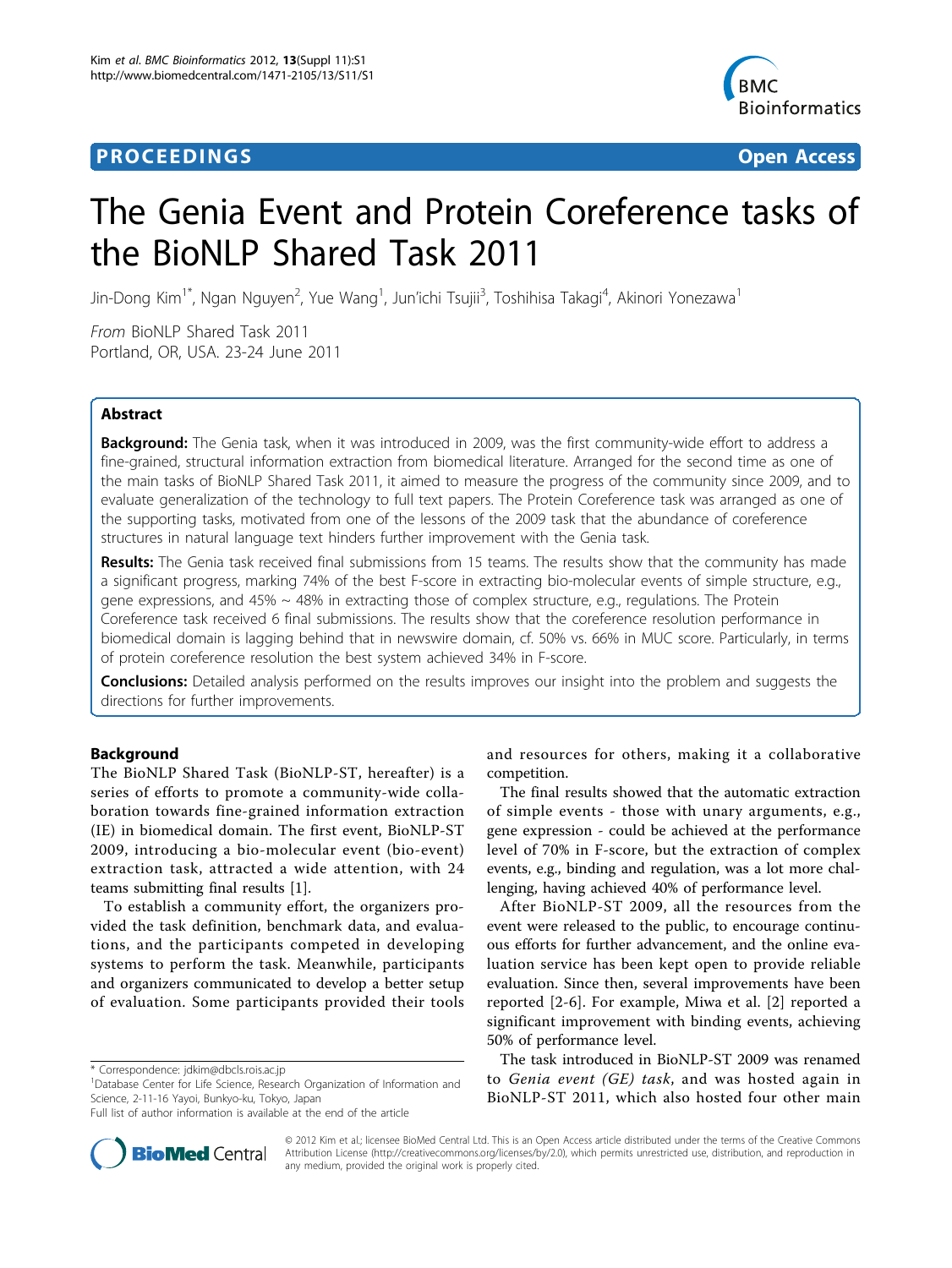<span id="page-1-0"></span>tasks and three supporting tasks [[7](#page-11-0)]. As the sole task that was repeated in the two events, the GE task took the role of connecting the results of the 2009 event to the other main tasks of 2011. The GE task in 2011 received final submissions from 15 teams. The results show that the community made a significant progress with the task, and that the technology can be generalized to full papers at moderate cost of performance.

It is one of the lessons from BioNLP-ST that coreference structures in biomedical text substantially hinder the progress of fine-grained IE [[1\]](#page-11-0). To address the problem, the Protein Coreference (CO) task was arranged as one of the supporting tasks of BioNLP-ST 2011. While the task itself is not an IE task, it is expected to be a useful component in performing the main IE tasks more effectively. To establish a stable evaluation and to observe the effect of the results of the task to the main IE tasks, the CO task particularly focused on finding anaphoric protein references. After 7 weeks of system development phase, six teams submitted their final results. According to our primary evaluation criteria, the best system is evaluated to find 22.18% of anaphoric protein references at a precision of 73.26%.

This paper presents the results of BioNLP-ST 2011, extending the GE and CO task overview papers [[8,9\]](#page-11-0) in the BioNLP-ST 2011 workshop proceedings. Particularly, the paper focuses on providing more data and analyses to support the improvement and generalization achieved with the GE task, and also to show the problems of current approaches of CO with possible future directions.

## Results and discussions

The results of BioNLP-ST 2011 are summarized to the task definition, resources and results.

## Task definitions

#### GE task

The GE task follows the task definition of BioNLP-ST 2009, which is briefly described in this section. For more detail, please refer to [\[1,10](#page-11-0)].

Table 1 shows the event types to be addressed in the task. For each event type, the primary and secondary arguments to be extracted with an event are defined. For example, a Phosphorylation event is primarily extracted with the protein to be phosphorylated. As secondary information, the specific site to be phosphorylated needs to be extracted when expressed in text.

From a computational point of view, the event types represent different levels of complexity. When only primary arguments are considered, the first five event types in Table 1 are classified as simple event types, requiring only unary arguments. The Binding and Regulation types are more complex: Binding requires detection of an arbitrary number of arguments, and Regulation requires detection of recursive event structure.

Based on the definition of event types, the entire task is divided to three sub-tasks addressing event extraction at different levels of specificity:

Task 1. Core event extraction addresses the extraction of typed events together with their primary arguments.

Task 2. Event enrichment addresses the extraction of secondary arguments that further specify the events extracted in Task 1.

Task 3. Negation/speculation detection addresses the detection of negations and speculations over the extracted events.

Task 1 serves as the backbone of the GE task and is mandatory for all participants, while the other two are optional.

Figure [1](#page-2-0) shows an example of event annotation. The event encoded in the text is represented in a standoffstyle annotation as follows:

T1Protein 15 18

T2 Localization 19 32

T3 Entity 40 46

E1 Localization: T2 Theme: T1 ToLoc: T3

M1 Negation E1

The annotation T1 identifies the entity referred to by<br>estring between the character offsets, 15 and 18 ( $n65$ ) the string between the character offsets, 15 and 18  $(p65)$ to be a Protein. T2 identifies the string, translocation, to

Table 1 Event types and their arguments for the GE task.

| <b>Event Type</b>   | <b>Primary Argument</b>                    | <b>Secondary Argument</b>    |  |
|---------------------|--------------------------------------------|------------------------------|--|
| Gene_expression     | [heme(Protein)                             |                              |  |
| Transcription       | Theme(Protein)                             |                              |  |
| Protein catabolism  | Theme(Protein)                             |                              |  |
| Phosphorylation     | [heme(Protein)                             | Site(Entity)                 |  |
| Localization        | [heme(Protein)                             | AtLoc(Entity), ToLoc(Entity) |  |
| Binding             | Theme(Protein)+                            | $Site(Entity) +$             |  |
| Regulation          | Theme(Protein/Event), Cause(Protein/Event) | Site(Entity), CSite(Entity)  |  |
| Positive_regulation | Theme(Protein/Event), Cause(Protein/Event) | Site(Entity), CSite(Entity)  |  |
| Negative_regulation | [heme(Protein/Event), Cause(Protein/Event) | Site(Entity), CSite(Entity)  |  |

The type of each filler entity is specified in parenthesis. Arguments that may be filled more than once per event are marked with "+".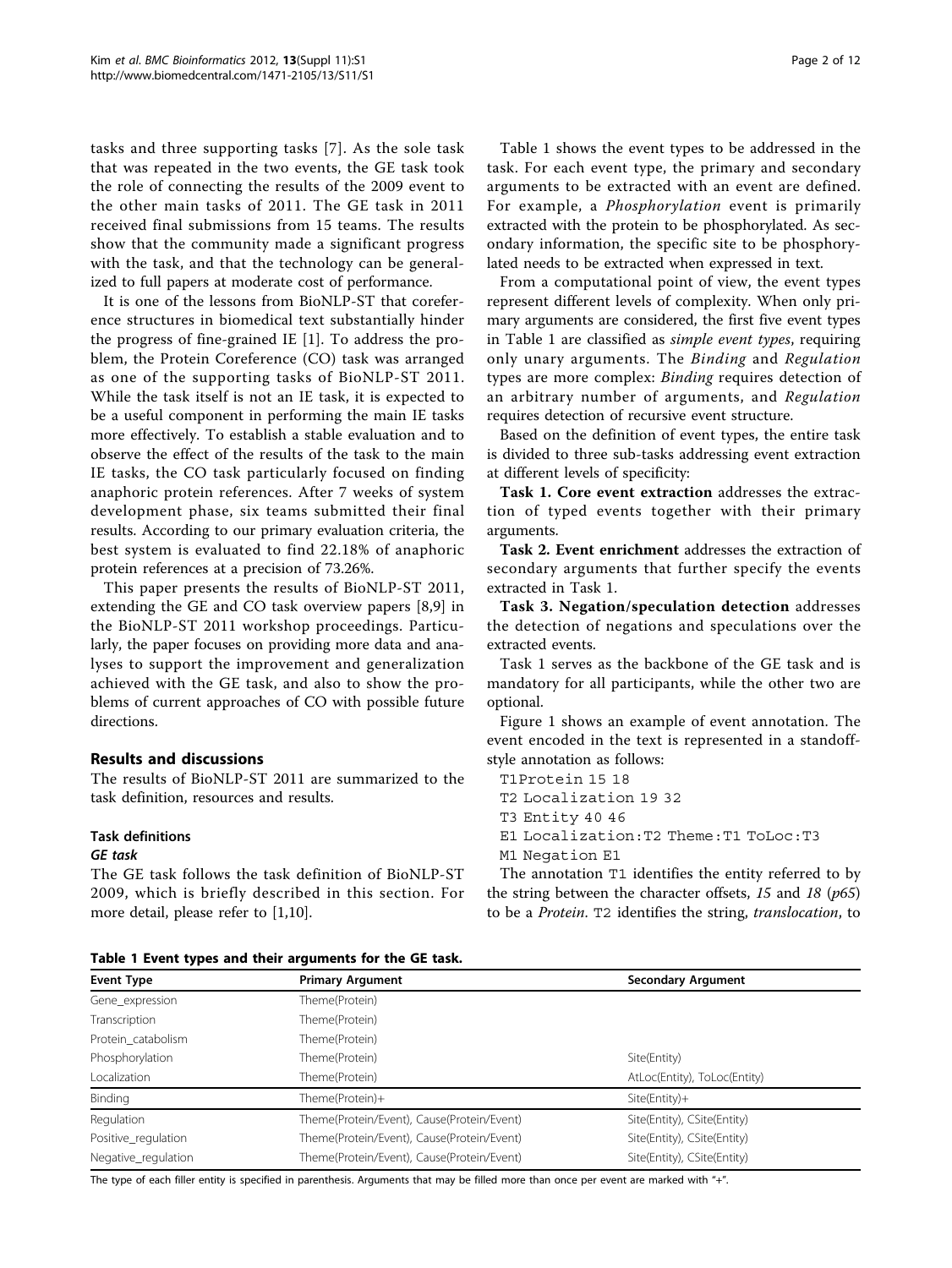<span id="page-2-0"></span>

refer to a Localization event. Entities other than proteins or event type references are classified into a default class Entity, as in T3. E1 then represents the event type and the arguments, as defined in Table [1](#page-1-0). Note that for Task 1, the entity, T3, does not need to be identified, and the event, E1, may be identified without specification of the secondary argument, ToLoc:T3:

E1' Localization:T2 Theme:T1

Finding the full representation of E1 is the goal of Task 2. In the example, the localization event, E1, is negated as expressed in the failure of. Finding the negation, M1, is the goal of Task 3.

#### CO task

The CO task is newly defined in BioNLP-ST 2011. Figure 2 shows an example text that is segmented into four sentences, S2 - S5, where anaphoric coreferences are illustrated with colored extends and arrows. In the figure, protein names are highlighted in purple, T4 - T10, and anaphoric protein references, e.g., pronouns and definite noun phrases, are highlighted in red, T27, T29, T30, T32, of which the antecedents are indicated by arrows if found in the text. In the example, the definite noun phrase (NP), this transcription factor (T32), is a coreference to  $p65$  (T10). Without knowing the coreference structure, it becomes hard to capture the information written in the phrase, nuclear exclusion of this transcription factor, which is localization of p65 (out of nucleus) according to the framework of BioNLP-ST.

A standard approach would include a step to find candidate anaphoric expressions that may refer to proteins. In this task, pronouns, e.g., it or they, and definite NPs that may refer to proteins, e.g., the transcription factor



or the inhibitor are regarded as candidates of anaphoric protein references. This step corresponds to the markable detection and the anaphoricity determination steps in the jargon of MUC [\[11\]](#page-11-0). The next step would be to find the antecedents of the anaphoric expressions. This step corresponds to the anaphora resolution step.

The protein annotation to the example text in Figure 2 is as follows:

- T4 Protein 275 278 p65
- 

T6 Protein 367 372 v-rel

- T7 Protein 406 409 p65
- T8 Protein 597 600 p50
- T9 Protein 843 848 MAD-3

T10 Protein 879 882 p65

The first line indicates that there is a *protein* reference, T4, in the span that begins at 275'th and ends before 278'th character, of which the text is p65.

The coreference annotation is made by three types of annotations. The first type is the annotations for anaphoric protein references. For example, those in red in Figure 2 are anaphoric protein references:

T27 Exp 179 222 the N. . 215 222 complex T30 Exp 459 471 this . . 464 471 complex

T32 Exp 1022 1047 this . . 1027 1047 tra. .

The first line indicates that there is an anaphoric protein reference in the specified span, of which the text is the NF-kappa B transcription factor complex (here truncated to five characters due to limit of space), and that its minimal expression is complex. The second type is the annotations for the noun phrases that are antecedents of the anaphoric references. For example, T28 and T31 (highlighted in blue) are antecedents of T29 and T32, respectively:

T28 Exp 264 297 NF-ka..<br>T31 Exp 868 882 NF-ka..

The last type is the annotations to link the anaphoric expressions to their their antecedents:

R1 Coref Ana:T29 Ant:T28 [T5, T4]

R3 Coref Ana:T32 Ant:T31 [T10]

Note that due to limit of space, argument names are abbreviated, e.g., "Ana" for "Anaphora", and "Ant" for "Antecedent". The first line indicates that there is a coreference relation, R1, of which the *anaphor* is T29 and the antecedent is T28, and that the antecedent contains two protein names, T5 and T4.

Note that, sometimes, an anaphoric expression, e.g., which  $(T29)$ , is connected to more than one protein names, e.g.,  $p65$  (T4) and  $p50$  (T5). Sometimes, coreference structures do not involve any specific protein name, e.g., T30 and T27. In order to establish a stable evaluation, our primary evaluation will focus only on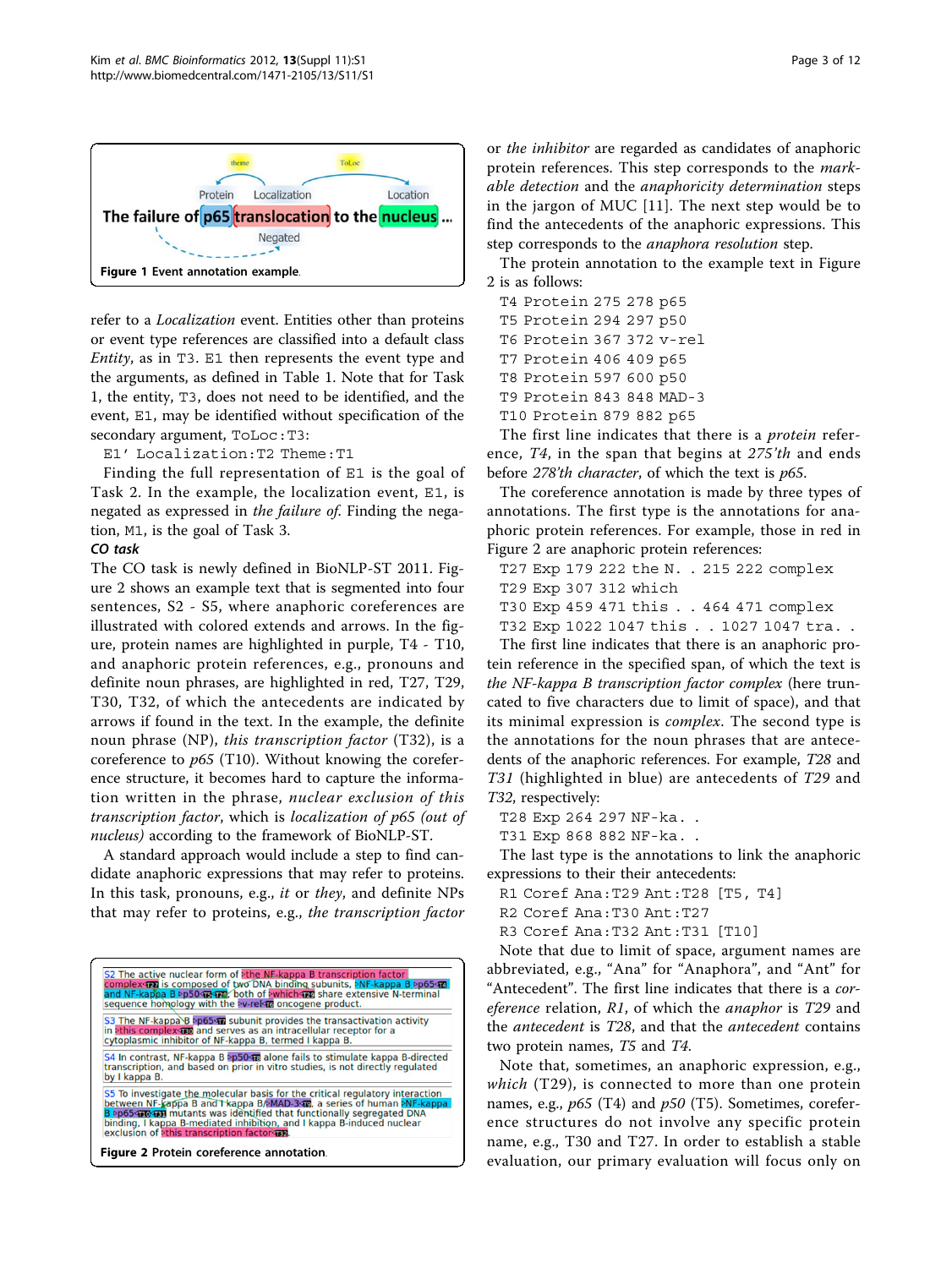<span id="page-3-0"></span>coreference structures that involve specific protein names, e.g., T29 and T28, and T32 and T31. Among the three, only two, R1 and R3, involve specific protein references, T4 and T5, and T10. Thus, finding of R2 will be ignored in the primary evaluation. However, those not involving specific protein references are also provided in the training data to help system development, and will be considered in the secondary evaluation mode.

## Task resources

In order to guide and promote the development of the systems to perform the GE and CO tasks, benchmark data sets were developed and provided to the participants

The benchmark data for the GE task was initially prepared for the first BioNLP Shared Task in 2009. At that time, the data included only titles and abstracts of papers from Medline. For BioNLP-ST 2011, full papers have been added, and the benchmark data now consist of two collections. The abstract collection is the same as the data for BioNLP-ST 2009, and is meant to be used to measure the progress of the community. The full text collection contains full papers which are newly annotated, and is meant to be used to measure the generalization of the technology to full papers. The whole data sets include annotations for events as defined in Table [1.](#page-1-0) The abstract collection also include annotations for coreferences, becoming the benchmark data set for the CO task.

The whole data set is divided into three sub-sets for the purpose of training, tuning and testing. The training and tuning sets are provided to the shared task participants, with the full annotations. However, with the test set, only the protein annotations are provided, and the participants are expected to produce the remaining annotations. Table 2 shows basic statistics of the annotations in the benchmark data sets. The number of words shows there are much more training data from abstracts than from full papers. The number of annotated coreferences are shown in classification, indicating that relative pronouns, pronouns, and definite noun phrases are the three major types of anaphora expression in the data set. The number of event annotations shows that Gene\_expression, Binding and Regulation (including its subtypes) are the most frequent event types in the data sets.

As the full paper collection is a newly added portion for BioNLP-ST 2011, the statistics are examined in more detail across different sections of full papers. As different sections of scientific papers, e.g., title, abstract, introduction, results, conclusions, and so on, are written with different purposes, the type information expected to be found in those sections would be different. Table

Table 2 Statistics of the benchmark data sets for the GE and CO tasks.

|                     | <b>Training</b> |                | Tuning |                | <b>Test</b>    |                |
|---------------------|-----------------|----------------|--------|----------------|----------------|----------------|
| Item                | Abs.            | Full           | Abs.   | Full           | Abs.           | Full           |
| Articles            | 800             | 5              | 150    | 5              | 260            | $\overline{4}$ |
| Words               | 176146          | 29583          | 33827  | 30305          | 57256          | 21791          |
| Proteins            | 9300            | 2325           | 2080   | 2610           | 3589           | 1712           |
| Coreferences        | 2247            | L,             | 463    | L,             | 714            |                |
| Relative pronouns   | 1193            | $\overline{a}$ | 254    | $\overline{a}$ | 349            |                |
| Pronouns            | 738             |                | 149    |                | 269            |                |
| Definite NPs        | 296             |                | 58     |                | 91             |                |
| Appositions         | 9               |                | 1      |                | 3              |                |
| Others              | 11              |                | 1      |                | $\overline{2}$ |                |
| Events              | 8615            | 1695           | 1795   | 1455           | 3193           | 1294           |
| Gene_expression     | 1738            | 527            | 356    | 393            | 722            | 280            |
| Transcription       | 576             | 91             | 82     | 76             | 137            | 37             |
| Protein catabolism  | 110             | $\Omega$       | 21     | $\mathfrak{D}$ | 14             | 1              |
| Phosphorylation     | 169             | 23             | 47     | 64             | 139            | 50             |
| (with Site)         | (67)            | (0)            | (27)   | (12)           | (81)           | (15)           |
| Localization        | 265             | 16             | 53     | 14             | 174            | 17             |
| (with Loc)          | (116)           | (12)           | (32)   | (10)           | (111)          | (2)            |
| Binding             | 887             | 101            | 249    | 126            | 349            | 153            |
| (with Site)         | (138)           | (34)           | (50)   | (114)          | (24)           | (79)           |
| Regulation          | 961             | 152            | 173    | 123            | 292            | 96             |
| (with Site)         | (57)            | (8)            | (39)   | (17)           | (11)           | (3)            |
| Positive_regulation | 2847            | 538            | 618    | 382            | 987            | 466            |
| (with Site)         | (175)           | (7)            | (75)   | (47)           | (37)           | (7)            |
| Negative_regulation | 1062            | 247            | 196    | 275            | 379            | 194            |
| (with Site)         | (27)            | (9)            | (6)    | (18)           | (10)           | (7)            |

The events and the coreferences annotations are used for the GE and CO tasks, respectively.

[3](#page-4-0) shows detailed statistics of annotated entities in different sections. For the examination, the sections are roughly classified into TIAB (titles and abstracts), Intro. (introduction and background),  $R/D/C$  (results, discussions and conclusions),

Methods (methods and experimental procedures), and Caption (captions of figures and tables). An observation at the statistics says that the Methods and Caption sections mention the events defined in Table [1](#page-1-0) much less frequently than the other sections: on average, only one and four events are mentioned in 100 words of Methods and *Caption* sections respectively, while  $5 \sim 8$  events in the other sections. It is also observed that in the two sections, events are mentioned in more coordinated structure: on average, 1.46 and 1.61 events are coordinated in Methods and Caption sections respectively, while  $1.23 \sim 1.37$  events are in the other sections. It may agree with the intuition that the two sections usually describe things in a concrete way with much more details than other sections, enumerating relevant entities as exact as possible. Therefor it is expected that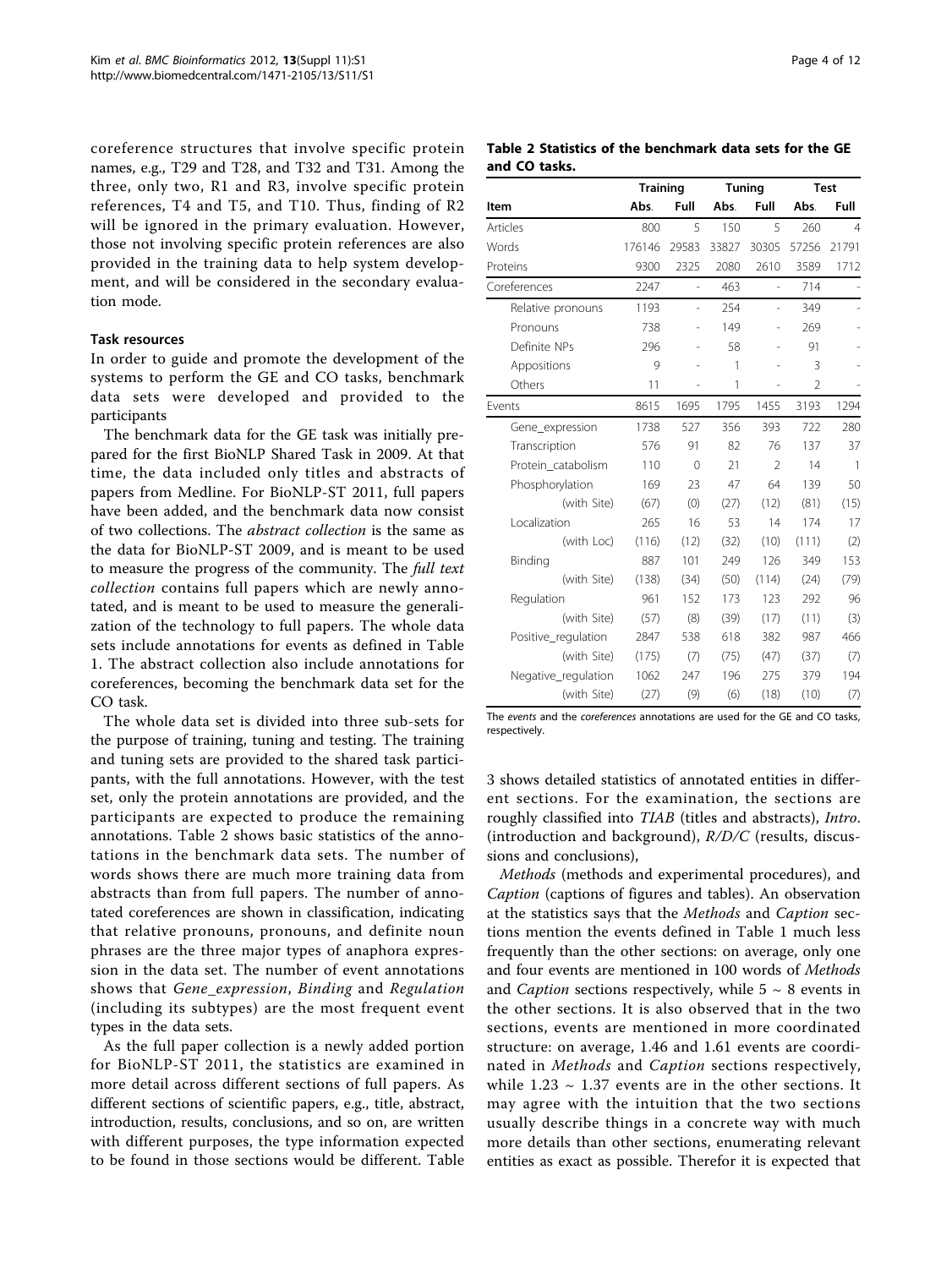| Item                | Abstract   |            |              | Full paper |          |                |                |  |
|---------------------|------------|------------|--------------|------------|----------|----------------|----------------|--|
|                     |            | All        | <b>TIAB</b>  | Intro.     | R/D/C    | <b>Methods</b> | Caption        |  |
| Words               | 267229     | 80962      | 3538         | 7878       | 43420    | 19406          | 6720           |  |
| Proteins            | 14969      | 6580       | 336          | 597        | 3980     | 916            | 751            |  |
| (Density: P/W)      | $(5.60\%)$ | (8.13%)    | $(9.50\%)$   | (7.58%)    | (9.17%)  | $(4.72\%)$     | (11.18%)       |  |
| Event triggers      | 11057      | 3280       | 216          | 312        | 2659     | 136            | 173            |  |
| Events              | 13603      | 4436       | 272          | 427        | 3234     | 198            | 278            |  |
| (Density: E/W)      | $(5.09\%)$ | $(5.48\%)$ | (7.69%)      | (5.42%)    | (7.51%)  | $(1.02\%)$     | $(4.14\%)$     |  |
| (Density: E/P)      | (90.87%)   | (67.42%)   | $(80.95\%)$  | (71.52%)   | (81.93%) | (21.62%)       | (37.02%)       |  |
| (Avg. Coord.: E/T)  | (1.23)     | (1.27)     | (1.26)       | (1.37)     | (1.23)   | (1.46)         | (1.61)         |  |
| Gene expression     | 2816       | 1193       | 62           | 98         | 841      | 80             | 112            |  |
| Transcription       | 795        | 204        | 7            | 7          | 140      | 30             | 20             |  |
| Protein catabolism  | 145        | 3          | $\mathbf{0}$ | 0          | 3        | $\mathbf{0}$   | $\overline{0}$ |  |
| Phosphorylation     | 355        | 137        | 12           | 12         | 101      | 10             | 2              |  |
| Localization        | 492        | 47         | 3            | 15         | 22       | 7              | $\mathbf{0}$   |  |
| Binding             | 1485       | 380        | 16           | 74         | 266      | 6              | 18             |  |
| Regulation          | 1426       | 371        | 35           | 30         | 281      | 4              | 21             |  |
| Positive_regulation | 4452       | 1385       | 98           | 131        | 1087     | 15             | 54             |  |
| Negative_regulation | 1637       | 716        | 39           | 60         | 520      | 46             | 51             |  |

<span id="page-4-0"></span>Table 3 Statistics of annotations in different sections of text

The Abstract column shows the statistics of the abstraction collection (1210 titles and abstracts), and the following columns show that of the full paper collection (14 full papers). TIAB = title and abstract, Intro. = introduction and background,  $R/D/C$  = results, discussions, and conclusions, Methods = methods, materials, and experimental procedures. Some minor sections, supporting information, supplementary material, and synopsis, are ignored. Density = relative density of annotation (P/W = Proteins/Words, E/W = Events/Words, and E/P = Events/Proteins). Ava. Coord = average number of coordinated events (E/T = Events/Triggers).

the IE from the two sections will benefit from an improved processing of coordinated linguistic structures.

The distribution of annotated events across the five different sections is illustrated in Figure 3. It is notable that the TIAB, Intro. and R/D/C sections show similar distribution of annotated events, but the Methods and Caption sections show significantly different distributions. Particularly, the ratio of Gene\_expression is



significantly high in the latter two sections, and the ratio of Negative\_regulation is quite high in the Methods section. An intuition which may explain the observation is that the Methods sections often describe experimental procedures that are designed to cause negative regulatory effects, e.g., mutation, addition of inhibitor proteins, and so on, and that the results of molecular biology experiments are often observed at the gene expression level. This observation suggests a different event annotation scheme, or a different event extraction strategy would be required for Methods and Caption sections.

#### Task results

The participants to the GE and CO tasks were given three months and seven weeks respectively for system development. After that, 19 teams submitted their final results: 13 to the GE, 4 to the CO, and 2 to both tasks. Table [4](#page-5-0) describes the teams who participated in the tasks, except three who wanted to remain anonymous. Table [5](#page-5-0) shows brief profiles of the systems. This section presents the final results and analyses on them. The performance is reported in recall, precision, and f-score, based on the Approximate recursive matching and the Protein coreference evaluation for the GE and CO tasks, respectively. Readers are referred to the Methods section, for more detail.

## GE Task 1 results

Among the sub-tasks of the GE task, Task 1 was mandatory and 15 teams made their final submissions to the task. Table [6](#page-6-0) shows the evaluation results of Task 1. For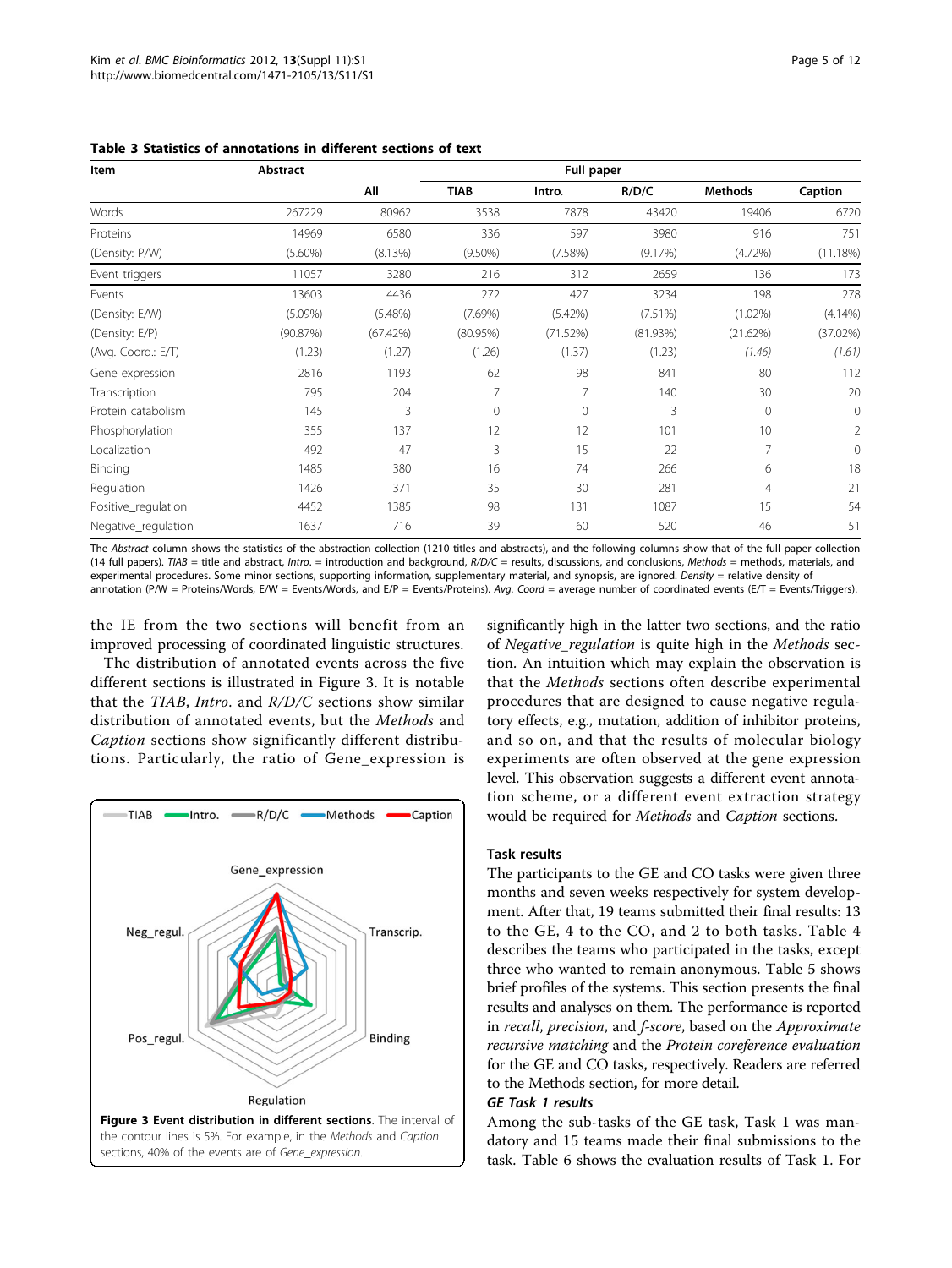<span id="page-5-0"></span>Table 4 Teams who participated in the GE and CO tasks

| Team             | '09       | Task     | Background | reference |
|------------------|-----------|----------|------------|-----------|
| <b>FAUST</b>     | $\sqrt{}$ | $12 - -$ | 3C         | $[18]$    |
| <b>UMASS</b>     | $\sqrt{}$ | $12 - -$ | 1C         | $[19]$    |
| UTurku           | $\sqrt{}$ | 123 C    | 1BI        | [20]      |
| MSR-NI P         | $\sqrt{}$ | $1 - -$  | 4C         | [21]      |
| ConcordU         |           | $1-3C$   | 2C         | $[22]$    |
| <b>UWMadison</b> | $\sqrt{}$ | $1 - -$  | 2C         | $[23]$    |
| Stanford         | $\sqrt{}$ | $1 - -$  | $3C+1.5L$  | $[24]$    |
| <b>BMI@ASU</b>   |           | $12 - -$ | 3C         | $[25]$    |
| <b>CCP-BTMG</b>  | $\sqrt{}$ | $1 - -$  | 3BI        | [26]      |
| TM-SCS           |           | $1 - -$  | 1C         | $[27]$    |
| <b>XABioNIP</b>  |           | $1 - -$  | 4C         | $[28]$    |
| <b>HCMUS</b>     |           | $1 - -$  | 61         | $[29]$    |
| UUtah            |           | $- C$    | 1C         | [30]      |
| UZurich          |           | $- C$    | 1C         | [31]      |
| USzeged          |           | $- C$    | 2C         |           |
| <b>UCD</b>       |           | $- c$    | 4C         |           |

The '09 column indicates whether at least one team member participated in BioNLP-ST 2009. In Background column, C=Computer Scientist, BI=Bioinformatician, B=Biologist, L=Linguist

the evaluation results of the individual simple-type events, e.g. Gene\_expression, please refer to the GE task overview paper of the BioNLP-ST 2011 workshop [[8](#page-11-0)]. For reference, the reported performance of the two previous systems, UTurku09 and Miwa10 is shown at the top. UTurku09 was the winning system of Task 1 in

#### Table 5 System profiles

2009 shared task [[12\]](#page-11-0), and Miwa10 was the best system reported after BioNLP-ST 2009 [\[2](#page-11-0)].

The best overall performance on Task 1 (56.04%) in BioNLP-ST 2011 was achieved by the FAUST system, which adopted a combination model of UMass and Stanford. In terms of improvement, the performance of FAUST on the abstract collection (57.46%) demonstrates a significant improvement of the community on the GE task, when compared to the performance of UTurku09 (51.95%) and Miwa10 (53.29%). The biggest improvement was made to the Regulation events (from 40.11% and 40.60% to 46.97%) of which the extraction requires a complex modeling of recursive event structure - an event may become an argument of another event. In terms of generalization, the performance of UMass on the full paper collection (53.14%) suggests that the technology which began with only abstracts can be generalized to full papers without a big loss of accuracy. Note that however this observation contrasts to the recent report about a substantial performance drop of protein mention detection in full papers [[13\]](#page-11-0), and that the performance reported in this paper is obtained when the gold protein annotation is given. Therefore, the performance of event extraction in a full automatic system needs to be investigated and discussed more carefully.

The ConcordU system is notable as it is the sole rulebased system that is ranked above the average. The performance of the system demonstrates both pros and

| Team             |                          | <b>NLP</b>             |                     | GE. task                         |            | CO. task   |                |
|------------------|--------------------------|------------------------|---------------------|----------------------------------|------------|------------|----------------|
|                  | Lexical Proc.            | <b>Syntactic Proc.</b> | Trig.               | Arg.                             | group      | Mark.      | Coref.         |
| <b>FAUST</b>     | SnowBall, CNLP           | McCCJ+SD               |                     | Stacking (UMASS + Stanford)      |            |            |                |
| <b>UMASS</b>     | SnowBall, CNLP           | McCCJ+SD               |                     | Joint infer., Dual Decomposition |            |            |                |
| UTurku           | Porter                   | McCCJ+SD               | <b>SVM</b>          | <b>SVM</b>                       | <b>SVM</b> | <b>SVM</b> | <b>SVM</b>     |
| MSR-NLP          | Porter                   | McCCJ+SD, Enju         | <b>SVM</b>          | MaxEnt                           | rules      |            | $\overline{a}$ |
| ConcordU         | $\overline{\phantom{a}}$ | McCCJ+SD               | dic                 | rules                            | rules      | rules      | rules          |
| <b>UWMadison</b> | Morpha, Porter           | McCCJ+SD               |                     | Joint infer., SEARN              |            |            |                |
| Stanford         | Morpha, CNLP             | McCCJ+SD               | MSTParser<br>MaxEnt |                                  |            |            |                |
| BMI@ASU          | Porter, WordNet          | Stanford+SD            | <b>SVM</b>          | <b>SVM</b>                       | UTurku     |            |                |
| CCP-BTMG         | Porter, WordNet          | Stanford+SD            |                     | Subgraph Isomorphism             |            |            |                |
| TM-SCS           | Stanford                 | Stanford               | dic                 | rules                            | rules      |            |                |
| <b>XABioNLP</b>  | <b>KAF</b>               |                        |                     | rules                            |            |            |                |
| <b>HCMUS</b>     | OpenNLP                  |                        | dic, rules          | rules                            |            |            |                |
| UUtah            | GTag                     | Enju                   |                     |                                  |            | <b>SVM</b> | Reconcile      |
| UZurich          | LingPipe                 | Pro3Gres               |                     |                                  |            | rules      | rules          |
| USzeged          | CTag, Morpha             | McCCJ                  |                     |                                  |            | rules      | <b>SVM</b>     |
| <b>UCD</b>       | GTag, LingPipe           |                        |                     |                                  |            | rules      | <b>SVM</b>     |

Proc.=Processing, Trig.=Trigger detection, Arg.=Argument linking, group=Argument grouping, Mark.=Markable detection, Coref.=Coreference linking, SnowBall=SnowBall Stemmer, CNLP=Stanford CoreNLP (tokenization), CTag=CNC Tagger, GTag=Genia Tagger, KAF=Kyoto Annotation Format McCCJ=McClosky-Charniak-Johnson Parser, Stanford=Stanford Parser, SD=Stanford Dependency Conversion.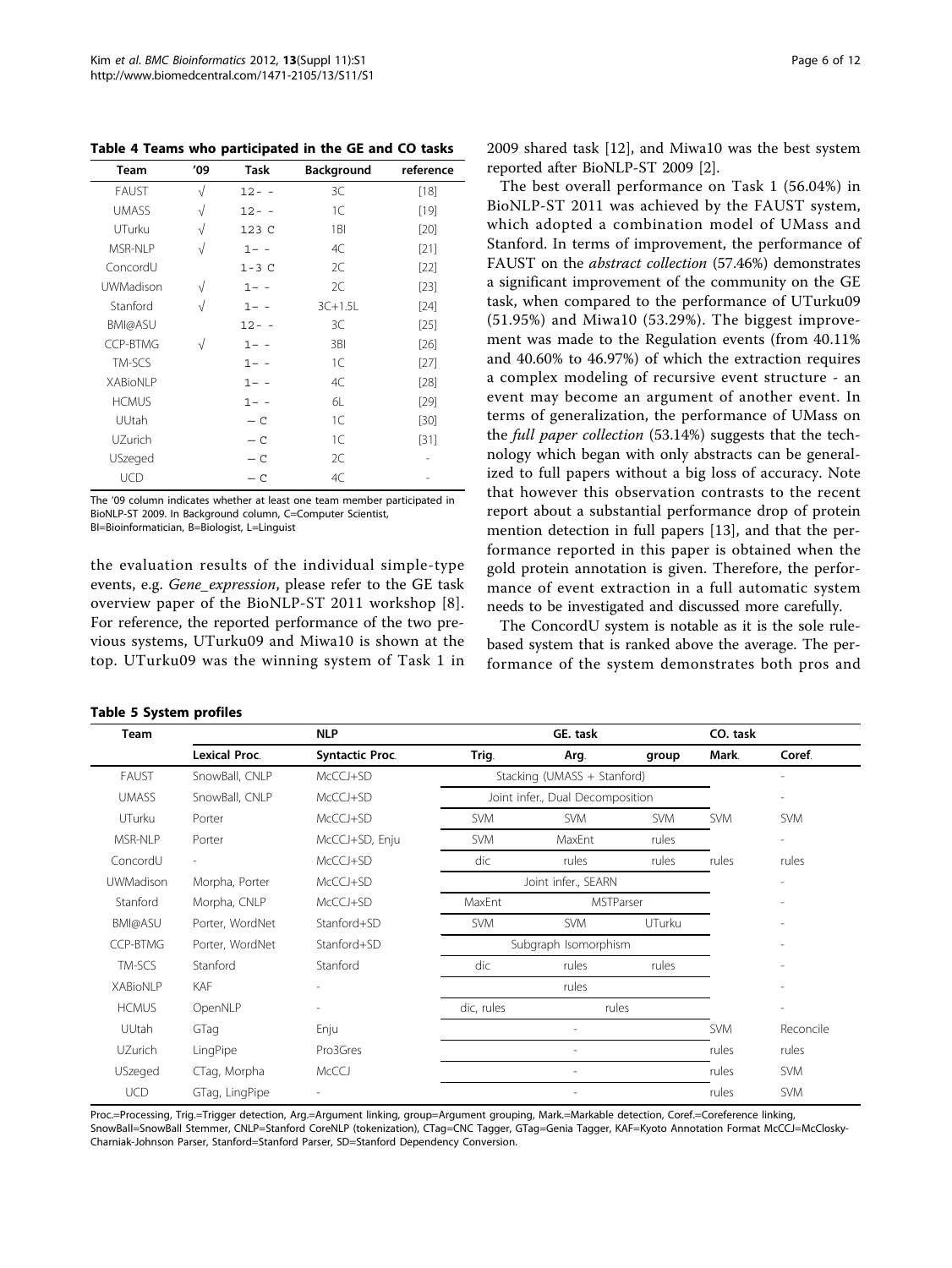| Team         | Part                                     | <b>Simple Event</b> | <b>Binding</b>    | Regulation        | Αll               |
|--------------|------------------------------------------|---------------------|-------------------|-------------------|-------------------|
| UTurku09     | Α                                        | 64.21/77.45/70.21   | 40.06/49.82/44.41 | 35.63/45.87/40.11 | 46.73/58.48/51.95 |
| Miwa10       | Α                                        | 70.44               | 52.62             | 40.60             | 48.62/58.96/53.29 |
|              | ${\mathsf W}$                            | 68.47/80.25/73.90   | 44.20/53.71/48.49 | 38.02/54.94/44.94 | 49.41/64.75/56.04 |
| FAUST        | Α                                        | 66.16/81.04/72.85   | 45.53/58.09/51.05 | 39.38/58.18/46.97 | 50.00/67.53/57.46 |
|              | F                                        | 75.58/78.23/76.88   | 40.97/44.70/42.75 | 34.99/48.24/40.56 | 47.92/58.47/52.67 |
|              | $F_A$                                    | 66.16/81.04/72.85   | 45.53/58.09/51.05 | 39.38/58.18/46.97 | 50.00/67.53/57.46 |
|              | $\mathcal{F}_I$                          | 77.36/71.93/74.55   | 29.63/36.36/32.65 | 41.77/50.77/45.83 | 51.57/56.94/54.13 |
|              | $F_R$                                    | 76.34/80.00/78.13   | 39.00/43.82/41.27 | 32.66/45.64/38.07 | 45.98/57.20/50.98 |
|              | $F_M$                                    | 48.00/75.00/58.54   | 100.0/50.00/66.67 | 20.00/50.00/28.57 | 46.88/68.18/55.56 |
|              | W                                        | 67.01/81.40/73.50   | 42.97/56.42/48.79 | 37.52/52.67/43.82 | 48.49/64.08/55.20 |
| <b>UMass</b> | Α                                        | 64.21/80.74/71.54   | 43.52/60.89/50.76 | 38.78/55.07/45.51 | 48.74/65.94/56.05 |
|              | F                                        | 75.58/83.14/79.18   | 41.67/47.62/44.44 | 34.72/47.51/40.12 | 47.84/59.76/53.14 |
|              | $F_{A}$                                  | 64.21/80.74/71.54   | 43.52/60.89/50.76 | 38.78/55.07/45.51 | 48.74/65.94/56.05 |
|              | ${\cal F}_I$                             | 79.25/82.35/80.77   | 44.44/48.00/46.15 | 35.44/56.00/43.41 | 51.57/65.08/57.54 |
|              | $\mathnormal{\mathcal{F}}_{\mathcal{R}}$ | 75.95/83.97/79.76   | 34.00/40.96/37.16 | 32.29/42.89/36.85 | 45.09/56.04/49.98 |
|              | $F_M$                                    | 48.00/85.71/61.54   | 100.0/100.0/100.0 | 20.00/33.33/25.00 | 46.88/78.95/58.82 |
|              | W                                        | 68.22/76.47/72.11   | 42.97/43.60/43.28 | 38.72/47.64/42.72 | 49.56/57.65/53.30 |
| UTurku       | Α                                        | 64.97/76.72/70.36   | 45.24/50.00/47.50 | 40.41/49.01/44.30 | 50.06/59.48/54.37 |
|              | F                                        | 78.18/75.82/76.98   | 37.50/31.76/34.39 | 34.99/44.46/39.16 | 48.31/53.38/50.72 |
|              | $F_{A}$                                  | 64.97/76.72/70.36   | 45.24/50.00/47.50 | 40.41/49.01/44.30 | 50.06/59.48/54.37 |
|              | $\mathcal{F}_I$                          | 84.91/67.16/75.00   | 25.93/30.43/28.00 | 30.38/30.77/30.57 | 47.80/45.24/46.48 |
|              | $\mathcal{F}_R$                          | 77.48/78.99/78.23   | 36.00/30.51/33.03 | 34.68/45.54/39.38 | 47.19/54.18/50.44 |
|              | $F_M$                                    | 60.00/75.00/66.67   | 100.0/20.00/33.33 | 40.00/25.00/30.77 | 59.38/50.00/54.29 |
|              | W                                        | 68.99/74.30/71.54   | 42.36/40.47/41.39 | 36.64/44.08/40.02 | 48.64/54.71/51.50 |
| MSR-NLP      | Α                                        | 65.99/74.71/70.08   | 43.23/44.51/43.86 | 37.14/45.38/40.85 | 48.52/56.47/52.20 |
|              | F                                        | 78.18/73.24/75.63   | 40.28/32.77/36.14 | 35.52/41.34/38.21 | 48.94/50.77/49.84 |
|              | $F_{A}$                                  | 65.99/74.71/70.08   | 43.23/44.51/43.86 | 37.14/45.38/40.85 | 48.52/56.47/52.20 |
|              | ${\cal F}_I$                             | 83.02/57.89/68.22   | 40.74/25.00/30.99 | 35.44/53.85/42.75 | 52.20/48.26/50.15 |
|              | $\mathnormal{\mathcal{F}}_{\mathcal{R}}$ | 78.24/76.49/77.36   | 37.00/35.24/36.10 | 35.78/40.21/37.86 | 48.18/50.93/49.52 |
|              | $F_M$                                    | 60.00/75.00/66.67   | 100.0/50.00/66.67 | 60.00/50.00/54.55 | 62.50/66.67/64.52 |
|              | W                                        | 59.99/85.53 /70.52  | 29.33/49.66/36.88 | 35.72/45.85/40.16 | 43.55/59.58/50.32 |
| ConcordU     | Α                                        | 56.51/84.56 /67.75  | 29.97/49.76/37.41 | 36.24/47.09/40.96 | 43.09/60.37/50.28 |
|              | F                                        | 70.65/88.03 /78.39  | 27.78/49.38/35.56 | 34.58/43.22/38.42 | 44.71/57.75/50.40 |
|              | $F_{A}$                                  | 56.51/84.56 /67.75  | 29.97/49.76/37.41 | 36.24/47.09/40.96 | 43.09/60.37/50.28 |
|              | $F_I$                                    | 58.49/86.11 /69.66  | 22.22/50.00/30.77 | 31.65/40.98/35.71 | 38.99/56.88/46.27 |
|              | $F_{\mathcal{R}}$                        | 71.37/89.05 /79.24  | 28.00/53.85/36.84 | 33.76/44.12/38.25 | 43.99/58.76/50.32 |
|              | $F_M$                                    | 72.00/94.74/81.82   | 50.00/20.00/28.57 | 40.00/11.76/18.18 | 65.62/51.22/57.53 |
|              | W                                        | 57.33/71.34/63.57   | 34.01/44.77/38.66 | 16.39/25.37/19.91 | 32.73/45.84/38.19 |
| TM-SCS       | A                                        | 53.65/71.66/61.36   | 36.02/49.41/41.67 | 18.29/27.07/21.83 | 33.36/47.09/39.06 |
|              | F                                        | 68.57/70.59/69.57   | 29.17/35.00/31.82 | 12.20/21.02/15.44 | 31.14/42.83/36.06 |
|              | $F_{A}$                                  | 53.65/71.66/61.36   | 36.02/49.41/41.67 | 18.29/27.07/21.83 | 33.36/47.09/39.06 |
|              | $\mathcal{F}_I$                          | 71.70/67.86/69.72   | 18.52/31.25/23.26 | 12.66/27.78/17.39 | 33.33/49.07/39.70 |
|              | $\mathcal{F}_R$                          | 66.03/69.76/67.84   | 32.00/37.65/34.59 | 11.38/19.68/14.42 | 29.44/41.20/34.34 |
|              | $F_{\mathcal{M}}$                        | 72.00/72.00/72.00   | 50.00/50.00/50.00 | 20.00/12.50/15.38 | 62.50/57.14/59.70 |

## <span id="page-6-0"></span>Table 6 Evaluation results of Task 1 on the (W)hole, (A)bstract, and (F)ull paper collections

The full paper collection is further classified to titles/abstracts (F<sub>A</sub>), introductions (F<sub>A</sub>), results/dicussions/conclusions (F<sub>R</sub>), and methods (F<sub>M</sub>). Evaluated performance is reported in recall/precision/f-score. Some notable figures are underlined.

cons of a typical rule-based approach. It showed the best precision in extracting simple-type events, but was not very successful with complex-type events, suggesting that when the problem is simple, rules may be

developed effectively, but it may become difficult as the problem gets complex. The performance of the system on the two collections shows that the rules of ConcordU system well generalize to full papers.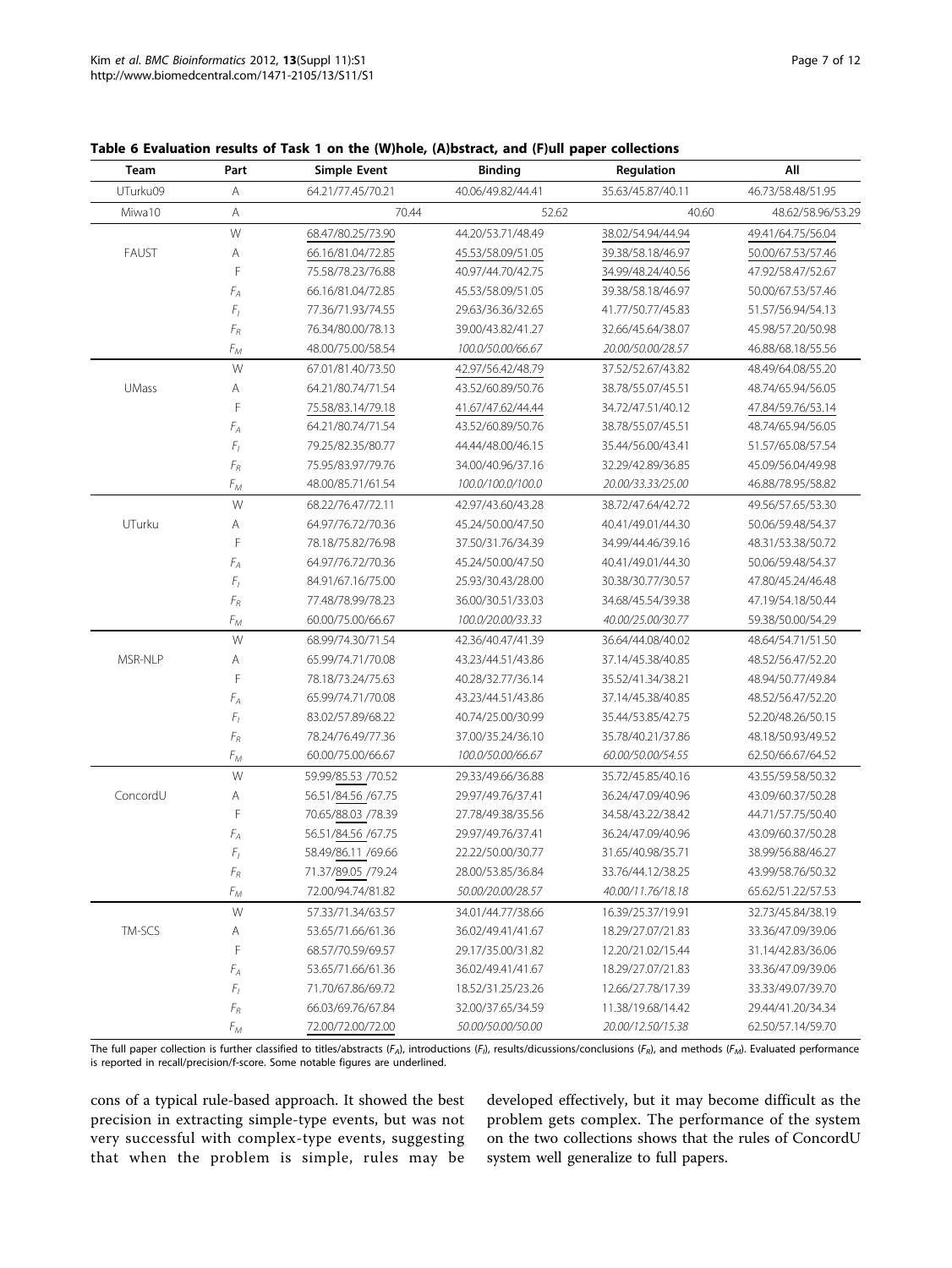The generalization of performance can be further investigated by observing the performance on different sections. As noted in the previous section, the Methods sections of full papers are significantly different from other sections, while the Intro. and R/D/C as well as TIAB are relatively similar to the abstract collection. It is thus expected that generalization to the Methods sections be more difficult than to other sections.

At a glance, the overall performance reported in Table [6](#page-6-0) does not seem worse on the Methods sections than on other sections. However, it needs to be considered that the Methods sections do not include as many complex type events as other sections. In fact, in the Methods sections of the test data set, the numbers of Binding and Regulation events are both less than 10, which prevents a reliable analysis and that is the reason that the performance figures are italicized in the table. In the *Methods* sections, simple type events take almost 80% of the whole event, thus the overall performance is dominated by the performance extracting simple-type events. In such a case, it is more reasonable to refer to the simple event performance than to the overall performance. The simple event performance reported in Table [6](#page-6-0) supports the hypothesis that the performance be harder to generalize to the Methods sections.

The two rule-based systems, ConcordU and TM-SCS, however seem free from the hypothesis, showing the best performances (81.82% and 72.00%) on the Methods sections. We find the reason of their good performance on the sections from the fact that rule-based approaches are in general not aggressive as much as machine learning approaches in optimizing to the training data. Note that there is usually a trade-off between optimization and generalization.

This time, three teams achieved better results than Miwa10, which indicates some role of focused efforts like BioNLP-ST. The comparison between the performance on abstract and full paper collections shows that generalization to full papers is feasible with very modest loss in performance.

## GE Task 2 results

Task 2 of the GE task was optional and 4 teams submitted their final results. Table 7 shows the final evaluation results. For reference, the reported performance of the task-winning system in 2009, UT+DBCLS09 [\[14](#page-11-0)], is shown at the top. The top two systems on Task 1, FAUST and UMass, marked the best performances on Task 2, too. The performances of the two systems on the abstract collection demonstrate a significant improvement of the technology in two years (from 44.52% to 52.77% and 52.12%).

In detail, a significant improvement was made for *Location* arguments (36.59% $\rightarrow$ 50.00%) by the top two systems. The performance of site argument extraction was also improved significantly. A breakdown of the evaluation results of site argument extraction, shown in table [8,](#page-8-0) indicates that for Phosphorylation events the performance of finding the site arguments is approaching a level of practical use (82.93% by UTurku). As for Regulation, the performance was significantly improved (41.03% by FAUST), while the performance improvement for Binding was only marginal (13.33% by BMI@ASU).

The performance on the *full paper collection* shown in Table 7 seems to tell the extraction of secondary arguments in full text is much more challenging, but Table [8](#page-8-0) shows there is no particular performance degradation on the full paper collection, except with the Regulation events. The reason of the the low overall performance figures on the full paper collection in Table 7 is explained by referencing Table [2.](#page-3-0) In the full paper portion of the test set, there were extraordinary number of

 $T_{\text{V}}$  Evaluation results of Task 2 on the (W)hole, (A)bstract, and (F)ull paper collections

| Team           |   | <b>Sites (222)</b> | Locations (66)    | All (288)         |
|----------------|---|--------------------|-------------------|-------------------|
| UT+DBCLS09     | A |                    | 23.08/88.24/36.59 | 32.14/72.41/44.52 |
|                | W | 32.88/70.87/44.92  | 36.36/75.00/48.98 | 33.68/71.85/45.86 |
| <b>FAUST</b>   | Α | 43.51/71.25/54.03  | 36.92/77.42/50.00 | 41.33/72.97/52.77 |
|                |   | 17.58/69.57/28.07  |                   | 17.39/66.67/27.59 |
|                | W | 31.98/71.00/44.10  | 36.36/77.42/49.48 | 32.99/72.52/45.35 |
| <b>UMass</b>   | A | 42.75/70.00/53.08  | 36.92/77.42/50.00 | 40.82/72.07/52.12 |
|                |   | 16.48/75.00/27.03  |                   | 16.30/75.00/26.79 |
|                | W | 32.88/62.93/43.20  | 22.73/83.33/35.71 | 30.56/65.67/41.71 |
| <b>BMI@ASU</b> | A | 37.40/67.12/48.04  | 23.08/83.33/36.14 | 32.65/70.33/44.60 |
|                | F | 26.37/55.81/35.82  |                   | 26.09/55.81/35.56 |
|                | W | 40.09/65.44/49.72  | 00.00/00.00/00.00 | 30.90/65.44/41.98 |
| UTurku         | Α | 48.09/69.23/56.76  | 00.00/00.00/00.00 | 32.14/69.23/43.90 |
|                |   | 28.57/57.78/38.24  |                   | 28.26/57.78/37.96 |

Evaluated performance is reported in recall/precision/f-score. Some notable figures are underlined.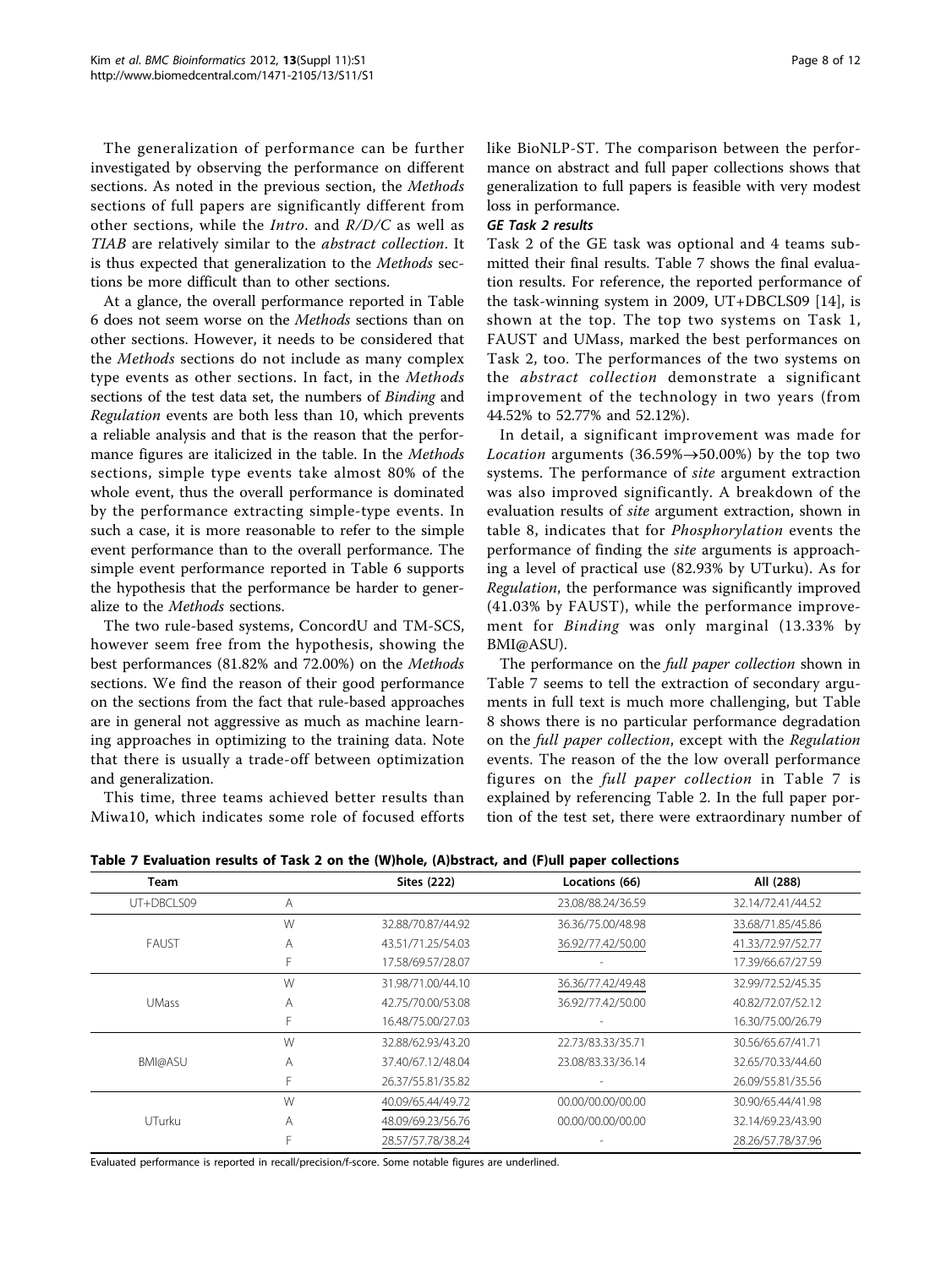| <b>Team</b>  |   | Phospho. (67)     | Binding (84)      | Reg. (71)         |
|--------------|---|-------------------|-------------------|-------------------|
| UT+DBCLS09   | Α | 71.43/71.43/71.43 | 04.76/50.00/08.70 | 12.96/58.33/21.21 |
|              | W | 71.64/84.21/77.42 | 05.95/38.46/10.31 | 28.17/60.61/38.46 |
| <b>FAUST</b> | Α | 71.43/81.63/76.19 | 04.76/14.29/07.14 | 29.63/66.67/41.03 |
|              | F | 72.73/100.0/84.21 | 06.35/66.67/11.59 | 23.53/44.44/30.77 |
|              | W | 76.12/79.69/77.86 | 04.76/36.36/08.42 | 22.54/64.00/33.33 |
| <b>UMass</b> | Α | 76.79/76.79/76.79 | 04.76/14.29/07.14 | 22.22/70.59/33.80 |
|              | F | 72.73/100.0/84.21 | 04.76/75.00/08.96 | 23.53/50.00/32.00 |
|              | W | 52.24/97.22/67.96 | 20.24/53.12/29.31 | 29.58/43.75/35.29 |
| BMI@ASU      | A | 53.57/96.77/68.97 | 09.52/22.22/13.33 | 31.48/51.52/39.08 |
|              | F | 45.45/100.0/62.50 | 23.81/65.22/34.88 | 23.53/26.67/25.00 |
|              | W | 76.12/91.07/82.93 | 21.43/51.43/30.25 | 28.17/44.44/34.48 |
| UTurku       | Α | 78.57/89.80/83.81 | 09.52/18.18/12.50 | 31.48/54.84/40.00 |
|              |   | 63.64/100.0/77.78 | 25.40/66.67/36.78 | 17.65/21.43/19.35 |

<span id="page-8-0"></span>Table 8 Evaluation results of Site extraction for different event types

Evaluated performance is reported in recall/precision/f-score. Some notable figures are underlined.

Binding events with site arguments (70%), which dominated the overall performance figures. Note that it cancels the conclusion made by [[10\]](#page-11-0) that extraction of secondary arguments from full papers might be much more challenging than from abstracts.

## GE Task 3 results

Table 9 shows final evaluation results of Task 3. For reference, the reported performance of the task-winning system in 2009, ConcordU09 [[15\]](#page-11-0), is shown at the top. Among the two teams participated in the task, UTurku showed a better performance in extracting negated events, while ConcordU showed a better performance in extracting speculated events. Both demonstrate significant improvements over the ConcordU09 system, but the performances are still far from a level of practical use. It seems generalization to the full papers is a bit more challenging with the speculation extraction.

## CO task results

Table [10](#page-9-0) shows the evaluated performance of the six systems who participated in the CO task. The UUtah team, who already had an experience of developing a coreference resolution system for the newswire domain, marked the best performance (34.05%). The authors

reported a performance degradation (from 66.38% to 49.64% in MUC score) by the change of the domain. For a more detailed analysis, the performance was evaluated for different types of anaphoric expressions. As shown in the table, the three top-ranked teams, UUtah, UZurich and ConcordU, marked the best performances in finding coreferences of definite noun phrases (10.8%), pronouns (26.7%) and relative pronouns (66.2%), respectively. It is not surprising that the coreference resolution for relative pronouns marked the highest accuracy as in many cases relative pronouns immediately follow their antecedents. Coreference resolution of definite noun phrases marked very low accuracy even by the topranked system. The reason may be found in the fact that most systems relied on syntactic features, e.g., partof-speech or syntactic parse, for coreference resolution without differentiating the type of coreferences. However, in many cases there is only semantic connection between a definite noun phrase and its antecedent. The UUtah system does incorporate some semantic features which are originally designed for newswire domain, but it was once reported that semantic features are not domain portable while syntactic features are [[16\]](#page-11-0). So, it

| Table 9 Evaluation results of Task 3 on the (W)hole, (A)bstract, and (F)ull paper collections |  |  |  |  |
|-----------------------------------------------------------------------------------------------|--|--|--|--|
|-----------------------------------------------------------------------------------------------|--|--|--|--|

| Team       |   | <b>Negation</b>   | Speculation       | All               |
|------------|---|-------------------|-------------------|-------------------|
| ConcordU09 |   | 14.98/50.75/23.13 | 16.83/50.72/25.27 | 15.86/50.74/24.17 |
|            | W | 22.87/48.85/31.15 | 17.86/32.54/23.06 | 20.30/39.67/26.86 |
| UTurku     |   | 22.03/49.02/30.40 | 19.23/38.46/25.64 | 20.69/43.69/28.08 |
|            |   | 25.76/48.28/33.59 | 15.00/23.08/18.18 | 19.28/30.85/23.73 |
|            | W | 18.77/44.26/26.36 | 21.10/38.46/27.25 | 19.97/40.89/26.83 |
| ConcordU   | Α | 18.06/46.59/26.03 | 23.08/40.00/29.27 | 20.46/42.79/27.68 |
|            |   | 21.21/38.24/27.29 | 17.00/34.69/22.82 | 18.67/36.14/24.63 |
|            |   |                   |                   |                   |

Evaluated performance is reported in recall/precision/f-score. Some notable figures are underlined.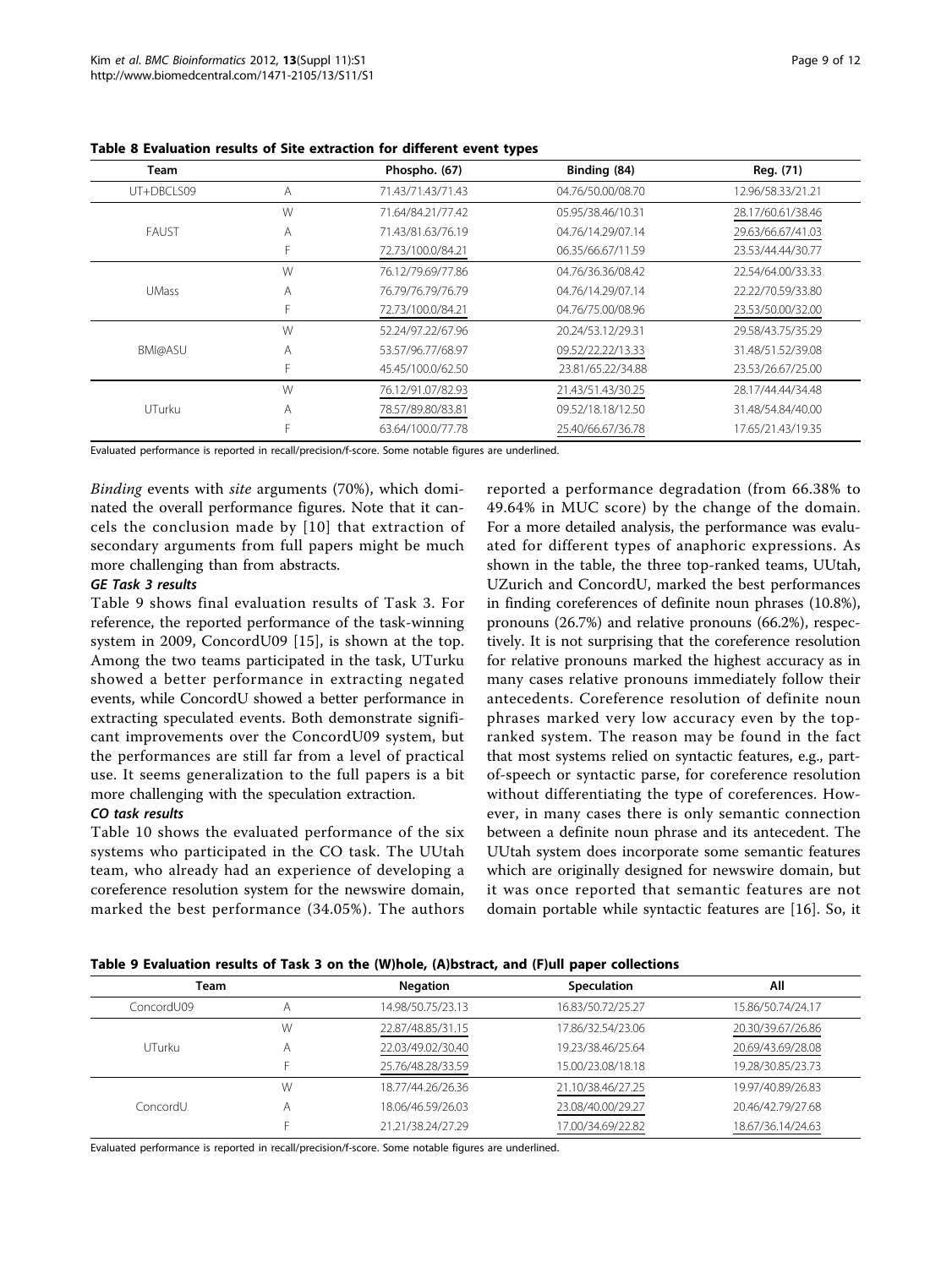<span id="page-9-0"></span>Table 10 Evaluation results of the CO task

| Team         | Relative pronoun         | Pronoun                  | <b>DNP</b>               | ΑIΙ            |
|--------------|--------------------------|--------------------------|--------------------------|----------------|
| <b>UUtah</b> | 56.0/71.2/62.7           | 12.0/79.0/20.8           | 05.5/66.7/10.1           | 22.2/73.3/34.1 |
| UZurich.     | 46.7/71.4/56.5           | 17.9/62.9/27.5           | 04.1/12.5/06.2           | 21.5/55.5/31.0 |
| ConcordU     | 68.0/64.6/66.2           | $\overline{\phantom{a}}$ | $\overline{\phantom{a}}$ | 19.4/63.2/29.7 |
| UTurku       | 29.3/73.3/41.9           | 12.8/72.7/21.8           | 01.4/14.3/02.5           | 14.4/67.2/23.8 |
| USzeged      | $\overline{\phantom{a}}$ |                          | -                        | 03.2/03.5/03.3 |
|              |                          |                          |                          |                |

UCD 00.7/00.3/00.4

Evaluated performance is reported in recall/precision/f-score.  $DNP =$  definite noun phrase. Some notable figures are underlined.

seems there is much room for improvement especially for definite noun phrases by developing effective semantic features for the biomedical domain.

# Conclusions

The Genia event task which was repeatedly arranged for BioNLP-ST 2009 and 2011 took a role of measuring the progress of the community and generalization of IE technology to full papers. The results from 15 teams who made their final submissions to the task show a clear progress of the community in terms of the performance on a focused domain and also generalization to full papers.

The coreference resolution supporting task of BioNLP Shared Task 2011 has drawn attention from researchers of different interests. Although the overall results are not good enough to be helpful for the main shared tasks as expected, the analysis results show the problems to be solved and directions for improvements.

## Methods

### GE task evaluation

The shared task requires participants to predict event annotation for the test data. The evaluation is carried out by comparing the predicted annotation to the gold annotation. For the comparison, equality of annotations is first defined at various levels as follows:

(1) Event equality

holds between any two events when

- (1-1) the event types are the same,
- (1-2) the event triggers are the same, and
- (1-3) the arguments are fully matched.

## (2) Argument equality

holds between any two arguments when (2-1) the role types are the same, and

- (2-2-1) both are text entities in equality, or
- (2-2-2) both are events in equality.

(3) Text entity equality

holds between any two text entities when

(3-1) the entity types are the same, and (3-2) the spans are the same.

In the condition (1-3), a full matching of arguments between two events means there is a perfect one-toone mapping between the two sets of argument, while the equality of individual arguments is defined by the Argument Equality. Due to the condition (2-2-2), event equality is defined recursively for events referring to events. Any two text spans (beg1, end1) and (beg2, end2), are the same iff beg1 = beg2 and end1 = end2. Note that the event triggers are also text entities thus their equality is defined by the text entity equality. Various evaluation modes can be defined by varying the condition of equality. In the following, we describe five fundamental variants applied in the evaluation.

# Strict matching

The *strict matching* mode requires exact equality, as defined in previous section. As some of its requirements may be viewed as unnecessarily precise, practically motivated relaxed variants, described in the following, are also applied.

### Approximate span matching

The *approximate span matching* mode is defined by relaxing the requirement for text span matching for text entities. Specifically, a given span is equivalent to a gold span if it is entirely contained within an extension of the gold span by one word both to the left and to the right, that is,  $beg1 \ge ebeg2$  and end1  $\le e$ end2, where (beg1, end1) is the given span and (ebeg2, eend2) is the extended gold span.

# Approximate recursive matching

In strict matching, for a regulation event to be correct, the events it refers to as theme or cause must also be be strictly correct. The approximate recursive matching mode is defined by relaxing the requirement for recursive event matching, so that an event can match even if the events it refers to are only partially correct. Specifically, for partial matching, only Theme arguments are considered: events can match even if referred events differ in non-Theme arguments.

## Event decomposition mode

Many events are expressed with more than one argument, e.g., binding of multiple proteins or regulation with a theme and a cause. Such events are inherently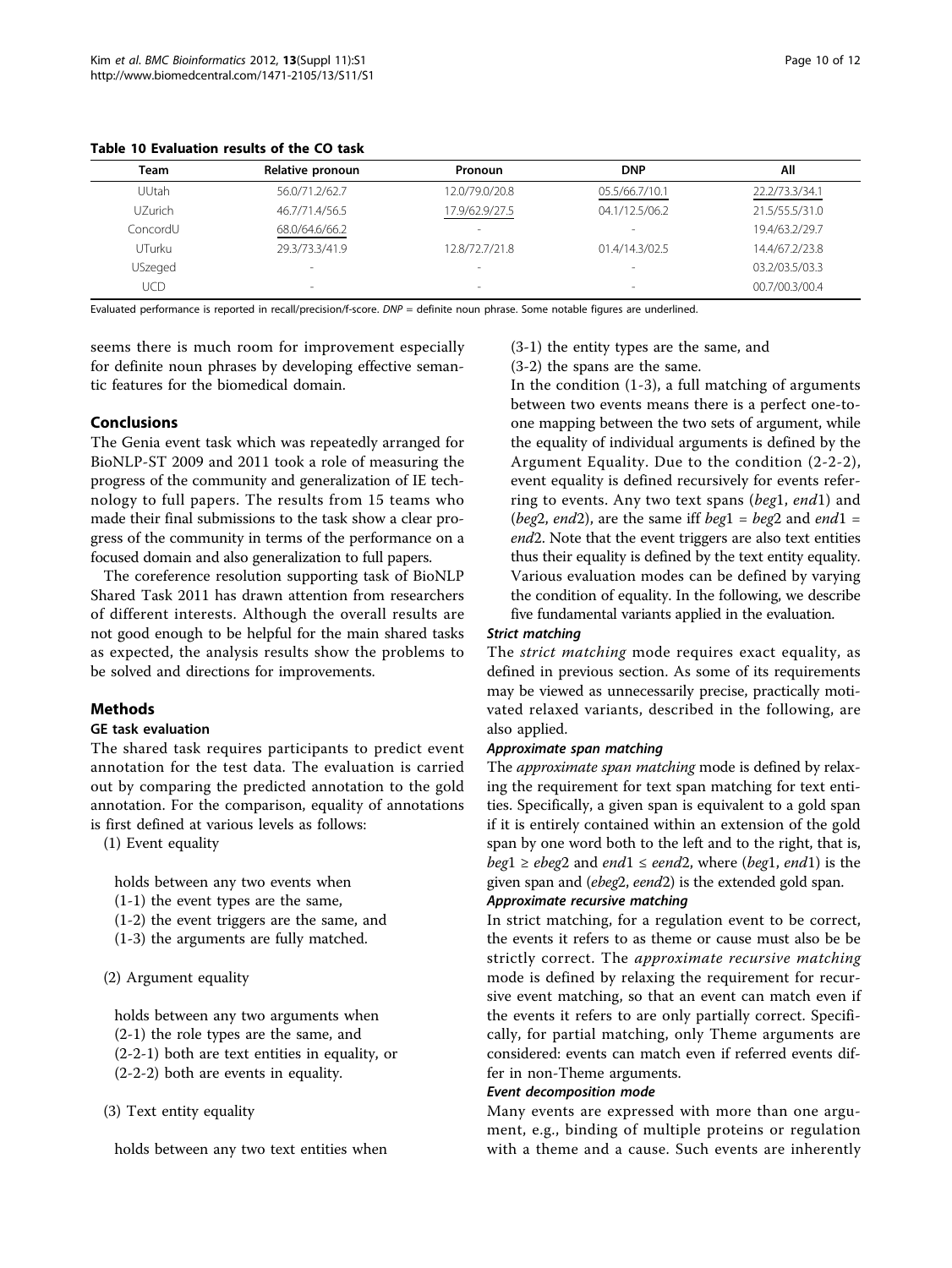more difficult to extract than events with a single argument. In the Event decomposion mode, events with multiple arguments are decomposed into multiple singleargument events. Specifically, in this mode, each multiargument event

trigger, arg1-type:arg1-value, arg2-type:arg2-value, . . . is decomposed into single-argument events trigger, arg1-type:arg1-value trigger, arg2-type:arg2-value

...

The resulting single-argument events are treated as separate events in evaluation, thus allowing recognition of partially correct events and awarding the recognition of complex events more highly. Note that the Event decomposition mode is used in combination with other matching modes.

## CO task evaluation

The coreference resolution performance is evaluated in two modes.

The Surface coreference mode evaluates the performance of finding anaphoric protein references and their antecedents, regardless whether the antecedents actually embed protein names or not. In other words, it evaluates the ability to predict the coreference relations as provided in the gold coreference annotation file, which we call surface coreference links.

The protein coreference mode evaluates the performance of finding anaphoric protein references with their links to actual protein names (protein coreference links). In the implementation of the evaluation, the chain of surface coreference links is traced until an antecedent embedding a protein name is found. If a protein-nameembedding antecedent is connected to an anaphora through only one surface link, we call the antecedent a direct protein antecedent. If a protein-name-embedding antecedent is connected to an anaphora through more than one surface link, we call it an *indirect protein ante*cedent, and the antecedents in the middle of the chain intermediate antecedents. The performance evaluated in this mode may be directly connected to the potential performance in main IE tasks: the more the (anaphoric) protein references are found, the more the protein-related events may be found. For this reason, the protein coreference mode is chosen as the primary evaluation mode.

Evaluation results for both evaluation modes are given in standard recall, precision and f-score.

### Surface coreference

Surface coreference links are links between target anaphors and their antecedents or intermediate antecedents. Note that the shared task development and training data include not only the target protein coreference links but also other pronoun and definite noun phrase coreference links.

A response expression is matched with a gold one following partial match criterion. In particular, a response expression is considered correct when it covers the minimal boundary, and is included in the maximal boundary of expression. Note that maximal boundary is the span of expression annotation, and minimal boundary is the head of expression, as defined in MUC annotation schemes [\[17](#page-11-0)]. A response link is correct when its two argument expressions are correctly matched with those of a gold link.

## Protein coreference

This is the primary evaluation perspective of the protein coreference task. In this mode, we ignore coreference links that do not reference to proteins. Intermediate antecedents are also ignored.

Protein coreference links are generated from the surface coreference links. A protein coreference link is composed of an anaphoric expression and a protein reference that appears in its direct or indirect antecedent. Below is an example.

Example:

- R1 Coref Ana: T29 Ant: T28 [T5, T4]<br>R2 Coref Ana: T30 Ant: T27
- 
- R3 Coref Ana: T32 Ant: T31 [T10]

R4 Coref Ana: T33 Ant: T32

In this example, supposing that there are four surface links in the coreference annotation file (T29,T28), (T30, T27), (T32,T31), and (T33, T32), in which T28 contains two protein mentions T5, T4, and T31 contains one protein mention T10; thus, the protein coreference links generated from these surface links are (T29,T4), (T29, T5), (T32,T10), and (T33, T10). Note that that T33 is connected with T10 through the intermediate expression T32.

Response expressions and generated response result links are matched with gold expressions and links correspondingly in a way similar to the surface coreference evaluation mode.

#### Acknowledgements

This work was supported by the "Integrated Database Project" funded by the Ministry of Education, Culture, Sports, Science and Technology of Japan. This article has been published as part of BMC Bioinformatics Volume 13 Supplement 11, 2012: Selected articles from BioNLP Shared Task 2011. The full contents of the supplement are available online at [http://www.](http://www.biomedcentral.com/bmcbioinformatics/supplements/13/S11) [biomedcentral.com/bmcbioinformatics/supplements/13/S11](http://www.biomedcentral.com/bmcbioinformatics/supplements/13/S11).

#### Author details

<sup>1</sup>Database Center for Life Science, Research Organization of Information and Science, 2-11-16 Yayoi, Bunkyo-ku, Tokyo, Japan. <sup>2</sup>Department of Information science, University of Tokyo, 7-3-1 Hongo, Bunkyo-ku, Tokyo, Japan. <sup>3</sup>Microsoft Research Asia, 5 Dan Ling Street, Haidian District, Beijing, China. 4 Department of Computational Biology, University of Tokyo, 5-1-5 Kashiwano-ha, Kashiwa, Chiba, Japan.

#### Authors' contributions

JD conceived the Genia and Protein Coreference tasks and prepared the benchmark data sets. JD and YW implemented the Genia task evaluation